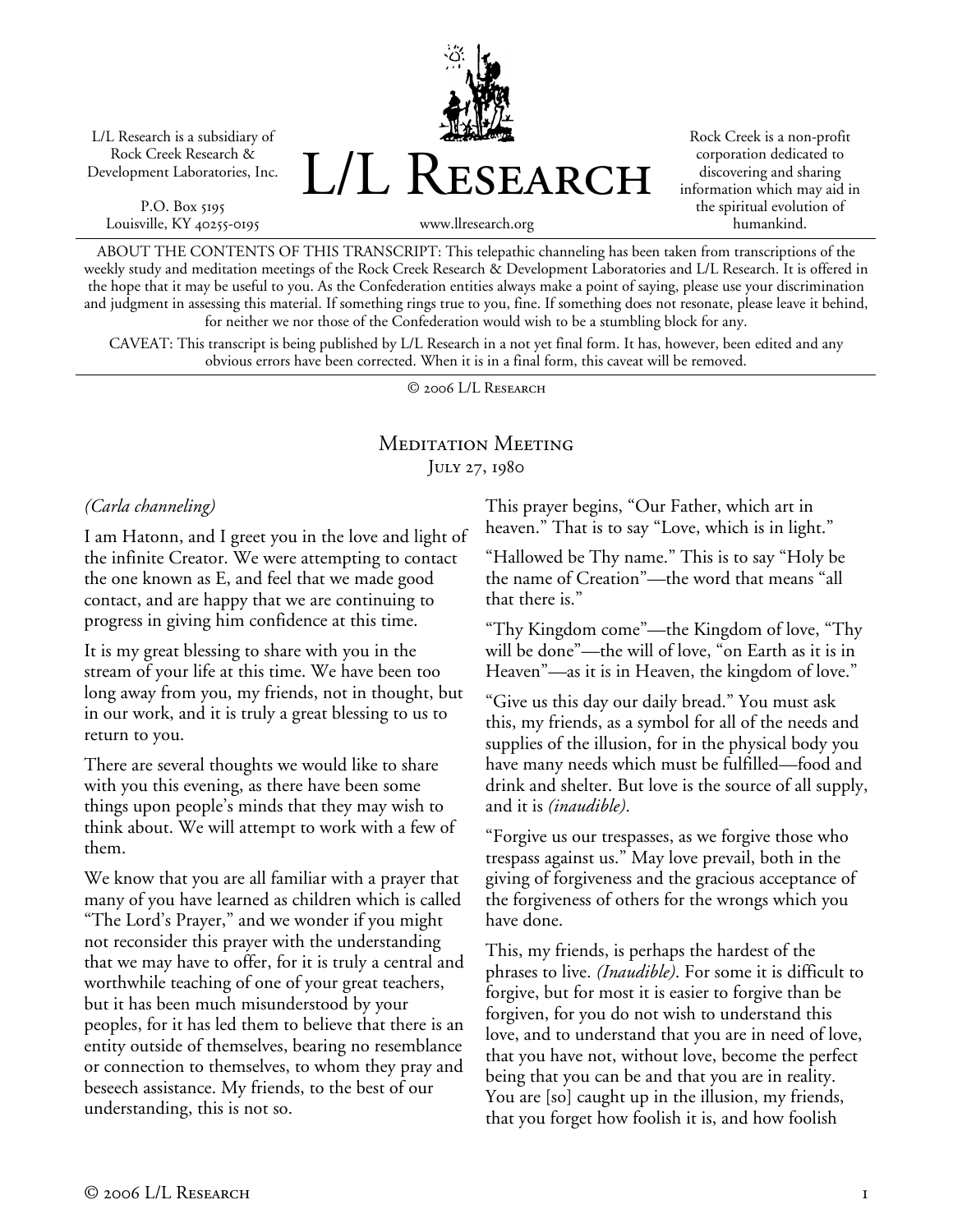each entity is as he reacts within that illusion. But we ask you to forgive and, more than this, we ask you to accept your own failings, and to accept the forgiveness of yourself and others when you have failed to manifest perfection.

"Lead us not into temptation, but deliver us from evil." You are aware, my friends, that you yourself planned the lessons that you would learn in this lifetime. Each of those lessons requires a testing, and each testing will be difficult. As you pray to love, it is not that you ask to avoid the lessons, but that you ask the grace of love, the spirit of that which is light, to enter into you and to lead you into a wiser, higher self, that protects you from misunderstanding the test, and from misperceiving the testing.

"For Thine is the Kingdom, and the Power, and the Glory forever." And whose is "Thine," my friends? To whom do we think of? The Kingdom is part of ourselves. That which you know as Christconsciousness is a spark that dwells within each of us. To center yourself upon the Christ within is to then be perfectly poised for action in any direction, in any way that may be needed. It is to have your burden lifted, that you may be light of heart, and merry, and full of love for mankind.

We ask you in your meditations and your actions, my friends, to find this love, and to see this love, not only in your friends, but in the homeless, and those who have no friends, and those who are troubled. They need Christ's love, and you can offer yourself. You need not say or do anything to be radiant with the love of Christ-consciousness as you may wish to call it, for if you are centered in service and in love, all those who need you will be drawn to you, and all that they need from you will be given.

I would transfer this contact to the instrument known as Jim.

#### *(Jim channeling)*

I am Hatonn, and I greet you once again in the love and light of the infinite Creator. We have been talking about those things that have been on the minds of many of you over the past few days and weeks, and we would continue in this vein and speak of another of what may be termed your concerns in these ever-changing days that each of your people are experiencing now in your world. It is said that we must know who we are in reality in order to become one with all that is, with each of our fellow creatures

in the universe. We say to you that your identity is of utmost importance to you at this time, your true identity that resides in every cell of your being and every part of the universe. This identity is one which you have carried with you throughout eons of what you call time and it is an identity that you shall continue to carry with you and that you shall continue to realize more and more fully as you evolve in your conscious awareness. It is an identity that is ever-expanding love. It is at its core, love, which manifests in as many ways as can be imagined.

Each of you, as you perceive the world around you, as you perceive the means of the interaction that you share with your brothers and sisters, each of you has within your being that central source of love. And each of you perceives this in your own unique way. We would ask that you search more and more diligently and finely, for that identity of love within yourself. We would ask you to look carefully and intently as to how that central source of love resides within your being, and more, how that central source of love is manifested in your daily interaction with your brothers and sisters, with all creatures, and all creations of your reality, for we say to you that this central source of love which is within your being is also within the being of each of your brothers and sisters, in fact, is within the being of each particle of creation upon your plane.

When you fully realize this simple fact, that all about you is the creation of the Father, then you have the understanding and the realization to carry forth that manifestation of that love on a conscious level in each of your interactions with all whom you meet in your daily life. It is this carrying into action of the realization of love at the core of your life, at the core of your identity, that is the key to your growth individually and as a people in your reality.

Each of you now seeks in your own way to know more fully that identity that is yours and how you uniquely manifest that which is love. We seek to aid you in your efforts in every way possible.

We suggest that at any time you might wish our assistance in your meditations, in your realization of your identity, that you simply call upon our aid and we will be with you to give our aid in whatever way is possible.

Seek to know more and more fully that central source of your self which is love. Seek and ye shall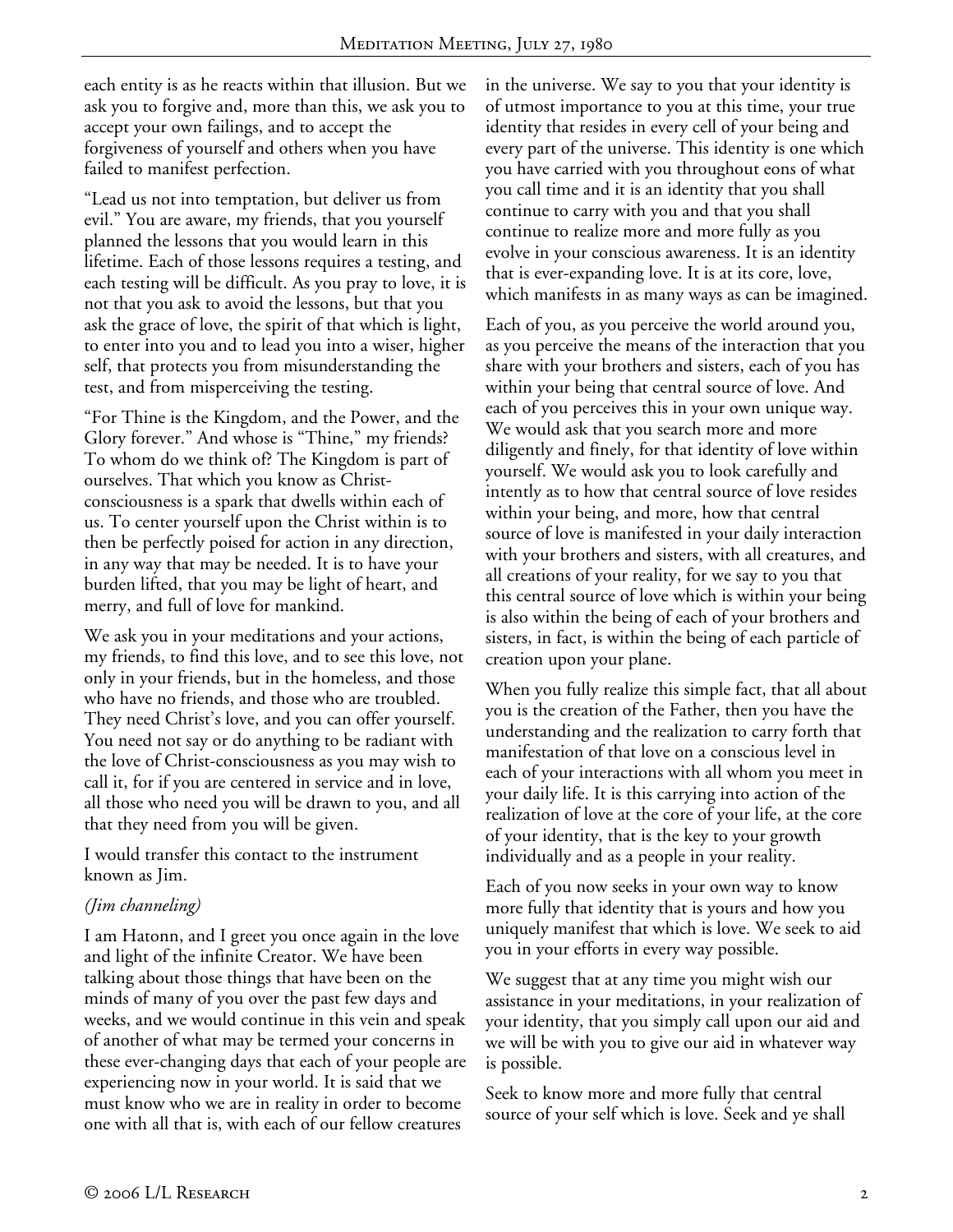find. Ye shall find that it is an ever-expanding joy, an ever-expanding mystery.

We would now transfer this contact to the one known as Carla. I am Hatonn.

### *(Carla channeling)*

I am again with this instrument. We will pause at this time that I and my brother Laitos may pass among you to aid you in your conditioning. If you will mentally request our presence we will be with each of you. I am Hatonn.

### *(Pause)*

I am again with this instrument. I am Hatonn, and I greet you again in love and light. Before I leave this instrument I would attempt to exercise a few of those who are here. I would attempt to speak a few sentences through the one known as C. I would transfer to him at this time if he will relax. I am Hatonn.

## *(Carla channeling)*

I am again with this instrument. We would now attempt to condition the one known as E and speak a few sentences through him if he would relax and refrain from analysis. I am Hatonn.

## *(E channeling)*

I am Hatonn, and I greet you in love and light of the infinite Creator. It is a pleasure to use this instrument to share our thoughts with you. I am Hatonn.

## *(Carla channeling)*

I am Hatonn. I am again with this instrument. It is a pleasure to have made vocal contact with the one known as E. And we thank him for his service. I would at this time attempt to condition and speak a few words through the one known as L *(inaudible)* if he would relax and refrain from analysis and speak the thoughts which come into his head. I am Hatonn.

#### *(Pause)*

I am again with this instrument. We are finding the one known as S to be a very sensitive instrument, therefore we must make adjustments in our vibratory contact to be more comfortable to the one known as S. We will do so at this time. We will again transfer to the one known as S. I am Hatonn.

#### *(Pause)*

I am again with this instrument. I am Hatonn. And I thank each of you for allowing us to work with you. It is a great privilege for us to do so. We would leave this time commending you always to the love and light of the One Who is all Creation. Look into your own eyes and you will see Him, for in all of us He dwells, the Father of love, the Mother of light. I leave you in all that there is, for indeed you have nowhere else to be. We are with you there. Adonai, my friends. I am known to you as Hatonn.

I am Latwii, and I greet this assemblage with great happiness in the love and light of the infinite Creator. It is my privilege to be asked by the brothers and sisters of Hatonn to be with you in case you would like to ask any questions at this time. Please speak forth if you have a question.

**Questioner:** I would like to know if there is any way that you can aid in the physical diagnosis *(inaudible)*?

We of the Confederation, my sister, cannot work with the specific diagnosis of ailments having to do with the physical vehicle, although we are able to lend our healing light to those who are troubled in healing spirit, though we have planetary consciousnesses as the one known as Nona who sometimes do work with those who have need of spiritual healing. However, because of the necessity for complete free will in your illusion, we cannot ask the patterns to be changed. You yourself are responsible for your own physical vehicle, as is this instrument and as are each of you. Thus each of you is ultimately responsible for healing yourselves if that is to be done.

There are consciousnesses within your planetary vibration which can be requested by what you would call angelic means, and these levels of consciousness may help in diagnosis. They have the right to do that because they are part of your planetary consciousness and therefore may deal with the various components of planetary consciousness as it is found in your illusion. Thus we suggest in your meditations that you ask for that level of help which aided those healers such as the man you know as Edgar Cayce. This level will be of much more help to you than that aid which we can give which heals the spirit and gives the spirit then the task of rallying and beginning to work on the pattern which has developed from its electrical body.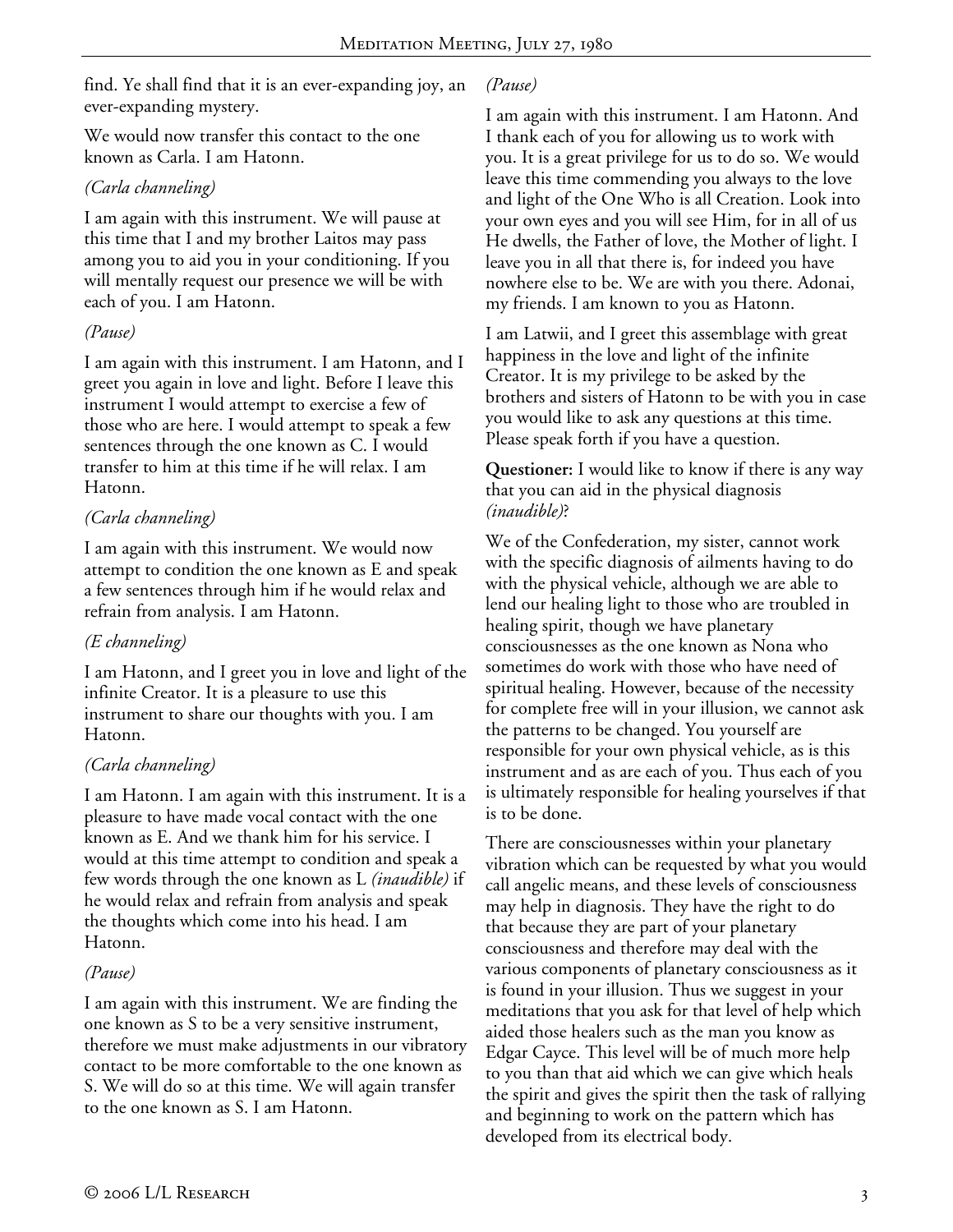May we answer you further, my sister?

#### **Questioner:** No.

Is there another question at this time?

**Questioner:** Along those lines, I have a friend who is a psychologist and she feels that she sees some of her clients while she sleeps and feels that they might be traveling to her astrally. I'm wondering if it is possible or even natural for those in our healing professions to heal some of their clients while they sleep as well?

I am aware of your question. There is a subtle difference between what is occurring and what you have said which we will attempt to give to this instrument.

The healing process is, as we have said, caused totally by the patient, with the healer acting as a spiritual friend who, in dialogue, stimulates the patient in the art of realization of the self and thus the patient begins to mend. During the waking context much occurs on many levels. There is much disappointment due to the fact that each patient expects the healer to be wiser or better than the patient. This is not so, for we are all children along the same path. These disappointments, when understood correctly, can break through great blocks which have blocked the growth of the individual spiritually, mentally or physically. When the patient begins to understand the vulnerability of the healer, begins to feel the friendship of two pilgrims on the path, he can then begin to forgive others for disappointments in the past and begin the selfhealing process that starts with the soul and only ends with the body.

In sleep, the patient and the healer are working out on deeper levels those conflicts which will aid both the patient and the healer. For does the healer not learn as much from the patient as the patient learns from the healer?

May we answer you further, my brother?

**Questioner:** No. Thank you very much.

We thank you. Is there another question at this time?

**Questioner:** Along those same lines, I would like more specific information on those angelic spirits who will aid us if we request them to during our meditations for healing our spirits.

I am Latwii. Ah, my brother, you want information about angels. This is a big subject and has been the cause of many a theologian to write great things throughout the centuries. But it is basically very simple. There are those who have gone through [cycles] on this planet in your third density, who have learned the ways of service and of love, and who have graduated from your third density. Some of them have graduated from the next density and some even the next but have chosen to stay with your planet. These are what you would call angelic beings. Some of them are most high. All of them are totally oriented towards service, and they are available to those who seek them—as teachers, as guides, as healers.

If you quest for spiritual healing you may ask of the Confederation that the one known as Nona come to you and this entity which you would call female will be with you and you will feel a touch as soft as the softest dream *(inaudible)*. You also have a great deal of help from your own angelic presences, for you have your own guardian and as you become more aware of them you will be able to ask them for help. We cannot tell you who they are, but if you ask to see them, their faces will come to you in meditation and you will be aware of their kindly selves.

There are also inner masters whom you seek through silence, through self-discipline, and through constancy of the ideas that you have set for yourself on your path. These masters will make themselves known to you only as you are ready and we urge you not to request their path unless you wish to commit yourself to a truly straight and narrow path, for the work of the initiate bears the heavy consequences of knowledge. That is to say, that which is known must be acted upon. If you know and do not act the consequences are as grave as if you threw a live grenade and it was thrown back at you.

#### *(Pause)*

I am Latwii, and we understand from scanning this instrument's mind that there used to be a lot of conditioning in these meetings, but now the only conditioning occurs in your tape recorders. If you are through clicking we will once again open the meeting to questions.

Is there another question at this time?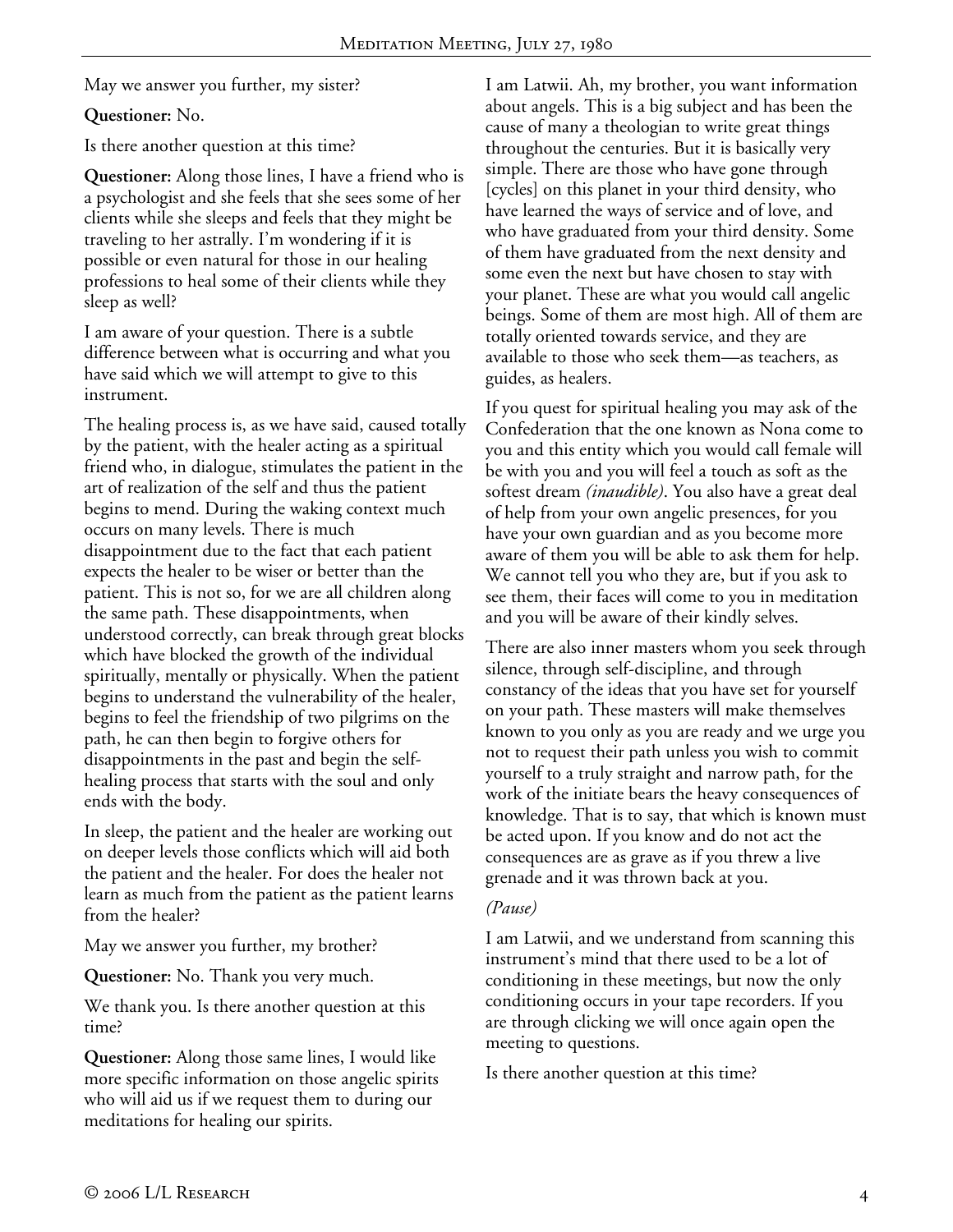**Questioner:** I have a question from M. He would like to know what his homeopathic constitutional remedy is and how much of it he should take.

We greet your friend and our brother and ask you to explain to him that Latwii does not make house calls. You must understand that we cannot deal with this type of information using this type of contact. We are sorry.

Is there another question?

**Questioner:** Can you tell me anything about the planet called Krishnaloca?

Yes, my sister, we can tell you some but not all that you wish to know. The vibration of which you speak is a high one, far from your density and all vibrations have their place in the universe. In this density planets, suns and even galaxies are not named but the vibration is extremely full of the heavenly consciousness of love. Let us say that it is very near the end of the spectrum of maya, the very end of the spectrum which you call in one of your languages Kamaloca and the vibration of which you speak is very close to that of power, the power of love and the fire of light.

May we answer you further?

**Questioner:** Yes, one more question. How are you related in time to that place which you just mentioned—Kamaloca? Is that how you pronounced it?

That is close, my sister. We are using this instrument's vocabulary and she is aware of a term Kamaloca. It is not precise, but we have difficulty dealing with precise vibrational names and this is what we are dealing with here, for each word is a vibration. Thus, even our name itself has been chosen by us to vibrate in a certain light or love pattern that may blend in with your meditation in such a way as to be beneficial to you.

Our relationship to that which is Kamaloca is that we are in a light density which is less than full of perfect light. It would seem perfect to those who have not seen beyond where we are, but we know that there is more to learn and more, shall we say, to lose, for we wish to become the sea and at present we are still bubbles upon the waves. We retain an individual consciousness and although we experience the blending of our consciousness with what you would call the divine energy of love and light we

find ourselves frequently back in our self. We find ourselves from time to time still engaged in duality, thus we have not yet reached what this instrument would call Kamaloca, but are in one of the myriads of universes which dwell within the Father's creation, somewhat below perfection; somewhat more advanced in understanding than your density, but, most importantly, beings like yourself. We are all one. You may be whoever you wish.

May we answer you further?

**Questioner:** No.

We thank you. Is there another question at this time?

**Questioner:** Can you tell me what some of the earth tremors portend?

As you know, my sister, the earth tremors are a part of the pattern that we, as members of the Confederation, have been speaking of for years, so that the fundamental causes are generally widely known. That is, the internal heat of the planet has become intense and unbalanced due to the friction between the peoples of this plane. The immediate cause of the tremors has to do with a series of shocks which travel along the various faults which span this continent and are being activated by the volcanic eruptions in your northwest. There are also difficulties, as we have said before, which may very probably show up more to the south and to the east. Does this answer your question?

#### **Questioner:** Yes.

Is there another question at this time?

#### **S:** *(Mostly inaudible. The sense of the question was, "Do you see California sliding into the ocean in the near future?")*

I am Latwii. That is correct. The coast of what you call California will in all probability not remain intact for very many more years. This is widely known by your government, which has been relocating to the east for some time. The disaster, as it will be called by your people, will be profound. However, it will not precisely slip into the sea, never to be seen again. There will be islands which remain above sea level, so that it shall not completely disappear. However, we would not advise long-term planning on that particular part of the continent unless you have a great desire to experience this transition, for it has some probability for rearranging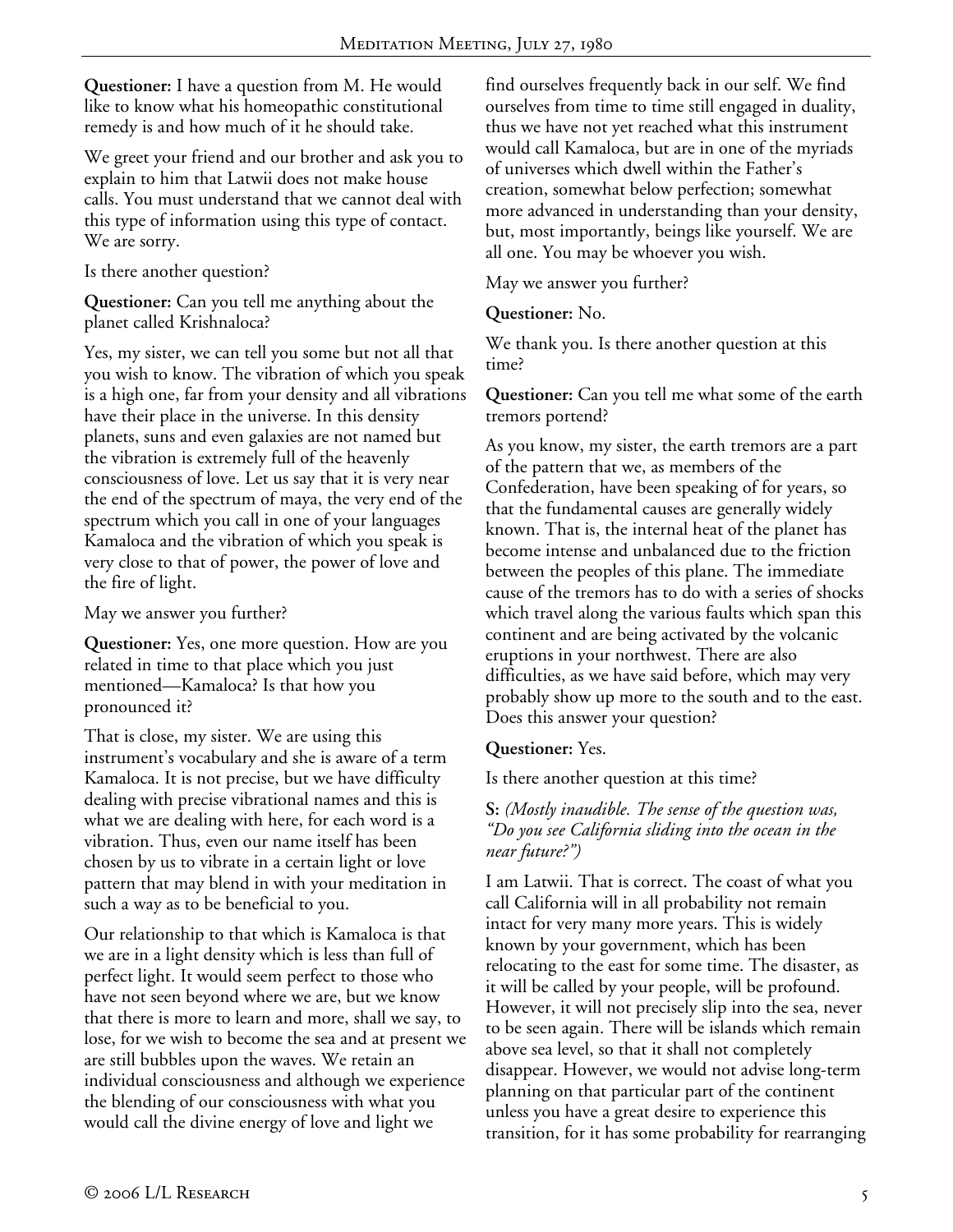the molecules of your physical body in such a way that you will change densities.

*(Laughter)* 

**S:** Thank you, Latwii. I love the Coast, but not enough to sacrifice my physical body.

My sister, we believe that you have time for the trip you have in mind.

*(Laughter)* 

**S:** Whewww!

Is there another question at this time?

**L:** I would like to ask a question. I have recently learned that our area sits atop a major fault. Is there any information that you can give us about the future events concerning earthquakes along that fault?

I am Latwii. We do not wish for you to take this information without a grain of salt, for you must understand that we deal at this time with a multiple timeline, for in actuality, there is no time. But your people have not at this time—but your people have not decided what your particular future, shall we say, should be. We are looking at this point at probability, not certainty. It will occur during some point in the late, what this instrument would term, '80s or early '90s, that you will have a profound rearrangement of some of the valleys in which you live. However, observing these timelines, it is also a large probability that other factors will profoundly affect this area before natural disasters cause great difficulties.

That is to say, the economic, as you would call it, difficulties, due to the delicacy of your transportation system, and your system of bartering, cause your society to be in some danger of breaking down. Many of you feel that without knowing why, and, therefore, are in your own way preparing to live a simple life, being of help to others, being as selfsufficient as possible, and learning to do without some of those things to which you have been accustomed in your orderly life. We feel that this instinct is a good one, and, if you wish to survive in physical form, we encourage you in following these feelings that you may have.

You must understand that we do not have a bias towards the preservation of your physical vehicle. And we ask you to understand that, in the days that are ahead, you must feel in your own heart what the Creator wishes of you on any day. If you are to pass from this density, let it be a joyful passing, and let no thought of disaster cross your mind, for this is an illusion, my friends, and if you walk through the valley of death, it is truly written that you need fear no evil, for you are not alone, and those faithful to you always will wait for you.

Some of you have long lives to live upon this sphere at this time during the transition, but you must take it a day at a time, letting each day be guided by the Creator within. As my brother, Hatonn, has said, your identity is that which is love within you. You will know what to do. The Father has work for you to do. Therefore do not be attached to living, to surviving, or to any facet of the illusion, but only to remembrance of love, and your devotion to keeping that spark within you, which is love, radiant and radiating.

We realize that many of you are wondering whether this area is a good one for ultimate survival. We must say to you that, although this area is relatively good, there is no area which is totally safe, because most of your future lines contain the certainty of a polar shift, making it highly probable that, within your lifetime, the polarity of the planet will alter. There will not be a safe place at that moment of time. Thus, enjoy yourselves. Do what you can, for yourselves and others, but we do not urge you to go heavy on the freeze-dried foods, as this instrument would say, but rather look to service to others, for what you need will be provided if your heart is full of the Creator.

May we answer you further, my brother?

**L:** I will ask one more question. I can understand the effects of the Earth change, but not the order. Can you explain that to me?

I am Latwii. We wish we had a better instrument for this one, but we will attempt to use this philosophical, unscientific one for this contact. We are showing her a spinning top. It spins, but it is not straight. Therefore, it wobbles. Do you understand this concept?

## **L:** Yes

That is the status of your planet at this time. During the shift of polarity, the wobble will increase to the point where it will be self-correcting. At that point,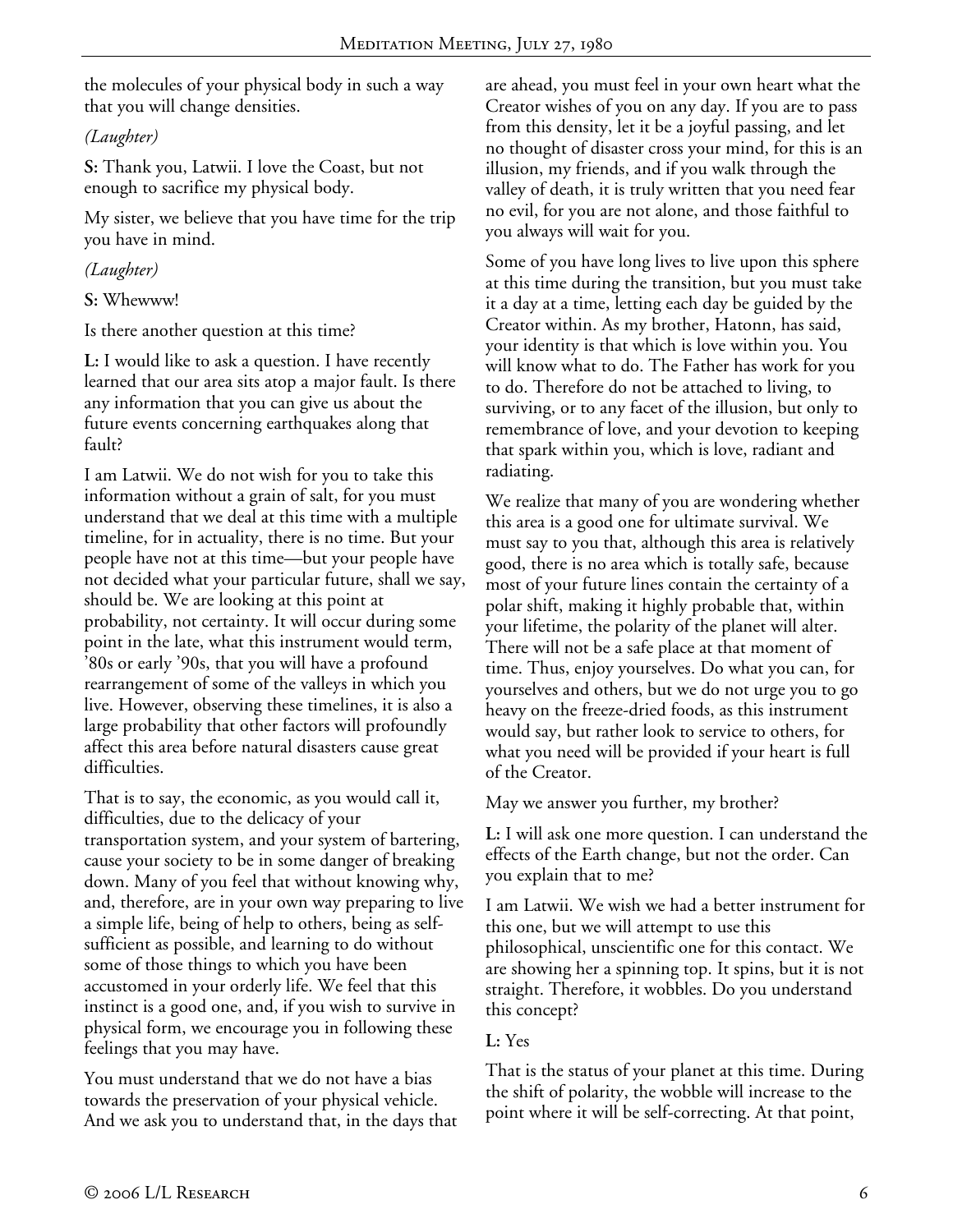the entire top, shall we say, will change its orientation with respect to your solar body.

Do you understand this concept, my brother?

**L:** Yes, thank you.

We thank you for understanding us through this instrument. Is there another question at this time?

**E:** Latwii, can you tell us of where the new geographically, where the new north and south poles will be? Is that within your power?

Yes, my brother, it is within our power, but this instrument is so weak in geography that we will have difficulty in communicating.

## *(Pause)*

We are having difficulty communicating this concept. This instrument is able to see both of your poles being somewhat warm, and your temperate zones being somewhat cold.

# *(Laughter)*

But she does not know the names of the places that the magnetic north will be. We are sorry we cannot use this instrument. We will attempt at this time to transfer to the one known as Jim, for his mind is better furnished for an answer to this question. I am Latwii.

# *(Jim channeling)*

I am Latwii. I am with this instrument. We are attempting to show this instrument a more precise location of the poles.

## *(Pause)*

But, again, we must conclude that the instrument would benefit by more study of geography.

# *(Laughter)*

We are sorry that we are not able to give you a definite location of the poles after they shift. We will now transfer the contact back to the one known as Carla. I am Latwii.

# *(Carla channeling)*

I am Latwii. I do not know what to do with these people.

# *(Laughter)*

I am sorry that we cannot give you this information, for it is not, as you would say, classified or

particularly important, since when the shift comes it will not matter where you stand, but we simply cannot speak through these instruments. There is the further problem that, by the year in which this in all probability will occur, there will be in all probability significant changes in the land masses. So we do not wish to give these instruments too hard a time.

# *(Laughter)*

Is there another question?

**E:** *(The following is paraphrased.)* We've read a book called *The Earthquake Generation*. In that there's a description of 200 m.p.h. winds for about three days or so after the polar shift. Is that correct?

You understand, my brother, that we of Latwii speak only of possibilities. The probability is that that is a modest estimate of these facts, and that the effects of the shift would be even harsher. We would ask that you realize that those things that are written in scientific writings such as the one that you mentioned and in books such as Revelation are both accurate and unimportant; accurate in that they speak of something that may happen within your illusion, unimportant because you must follow that which you will retain in your person as you progress on your infinite journey. Thus, seek first the Kingdom, and all else will follow. We realize that this is a cliché, but we cannot emphasize it enough, my brother.

May we answer you further?

**E:** Not at this time, Latwii. Thank you.

We thank you. Is there another question at this time?

**S:** *(The following is paraphrased.)* Yes, Latwii. I have seen reports of many UFOs in Brazil. Why are there so many space ships in Brazil? Is Brazil a special place, or are the people more ready to have the experience, or what?

My sister, there are two reasons for the appearance of our craft in the skies and in the waters of your country. In the first place, we are able to manifest much more freely to cultures who do not disbelieve our presence or feel threatened or confused by it. Among your people, it is understood that we are ships of light and that we have to do with the vibrations of the sun. Therefore, we can appear much more often. There is a portion of our survey group, which is connected with the Confederation,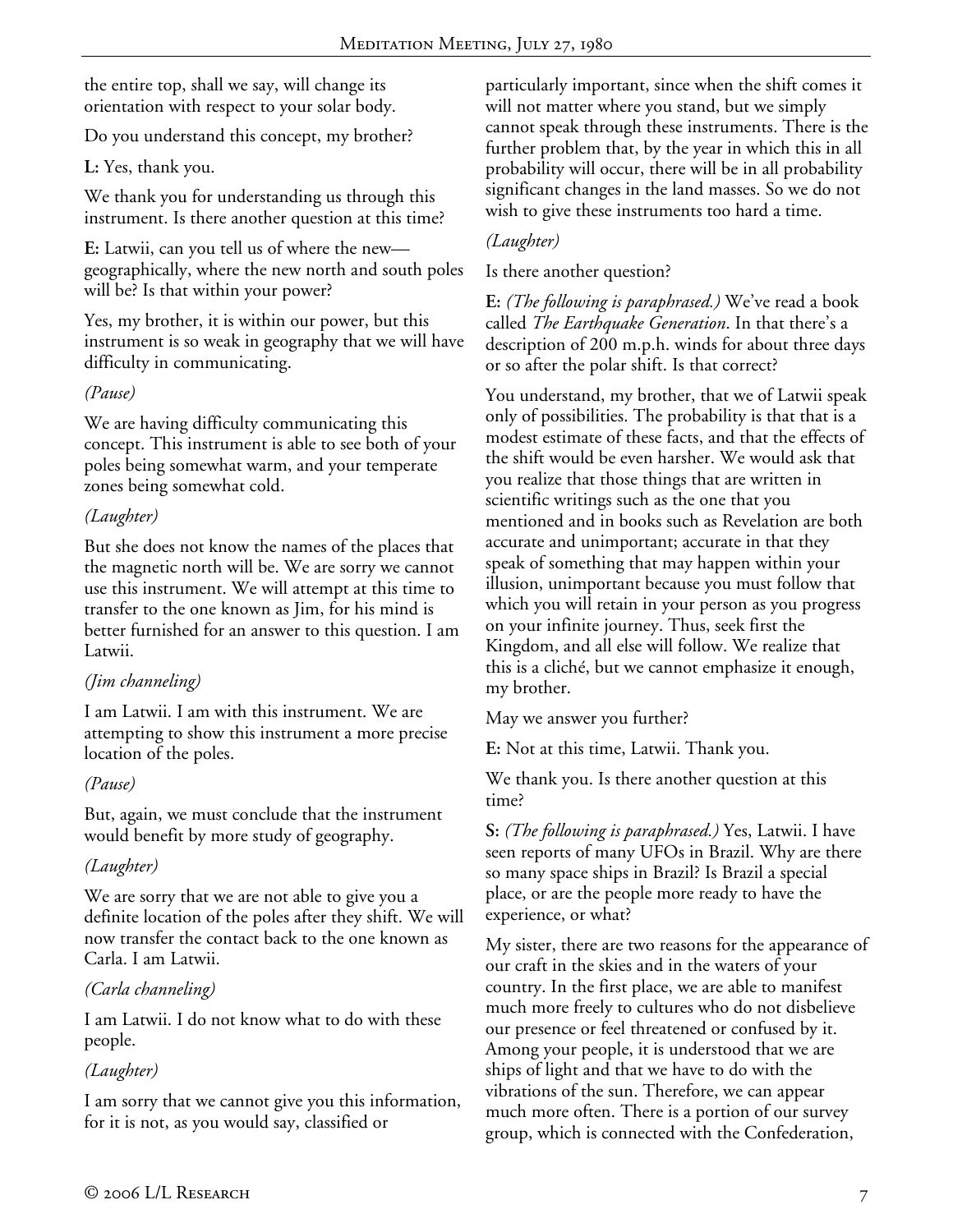but which does not speak with groups such as yours, which has an underwater base off the coast of your country, and therefore, these ships are quite often seen by your people, entering the water. It would not be possible to occur in a culture which is so filled with the skepticism that the culture of this particular area offers.

Is there any other question at this time?

**S:** *(The following is paraphrased)* Yes. I felt your presence before but I could not speak any words. I don't know what happened, but I felt your presence and I knew that you were coming through, but I could not speak. My English is not so good.

Yes, my sister. I am Latwii. I am aware of your question. You were perfectly correct in that we were speaking to you and that you were receiving. If you had channeled in your native tongue, you would have been able to say our words. However, you did not wish to confuse the group, so it was simply the fault of our brothers and sisters of Hatonn that they did not encourage you to speak a few words in your native tongue before you attempted English. We will, in any future contact, encourage you to speak first in your mother language, and then, and only then, in a learned language. We understand it is difficult for you. Does this answer your question?

**S:** Yes, thank you very much.

Is there another question at this time?

**Jim:** I have a question about relationships that I've been wondering about for some time. It seems that learning happens so much quicker in a relationship with another person, a mated type of relationship, but then it seems that there might also be times when not being in a relationship, being alone, might be proper. I'm wondering if there might be any generalized rules or laws of learning that would recommend being in relationships or not being in relationships. Is there one better way of learning? Alone, or with another?

I am Latwii. I do not know if I have the wisdom to answer this question properly, but I will attempt it.

There is an infinity of individualized persons of the one Consciousness. Each individualized person of the one Consciousness is placed by free will into this particular illusion to learn certain lessons. These have to do with love, the understanding of love, and with giving of love by dwelling in service with

others. There are some people who cannot learn alone, for they do not have the keys to wisdom, and thus they must study the ways of love. There are some who do not have the keys to love, but must dwell alone and study the ways of wisdom. Love and wisdom are the two poles.

Perhaps we might say that the most balanced of the ways of learning is to find in a relationship both the companionship that enables two individuals to be of service to each other, and the understanding that enables each to be, along with his or her needs for wisdom, for aloneness, for meditation, or for whatever he or she needs that the other cannot give.

No two individuals are created alike, so there is no one answer to your question. Not all are made to be mated, nor are all made to dwell along the lonely paths of the one who walks alone. There are many shades of learning, of love, and of wisdom. You may take your choice. You will find, in a mated relationship, the most powerful means of balancing your own nature, so that the love and the wisdom become balanced, for truly it is only when this occurs that you can become what you would call a master.

But in most cases, one person does not become a master, but two, helping each other. This you have already intuited, and yet you wonder at your need to be alone, and at the fate which seems to ask you to be alone. Relax, for all is well. The creation gives you what you need. And when you have absorbed what you need, from this one environment, there will be a powerful attraction to the next phase of your learning, and you will not have to seek it out by thought and analysis, for it shall, as this instrument would say, "hit you between the eyes." For that is the way of the Creator. If you can be patient, your way will always be made quite, quite clear.

May we answer you further, my brother?

**Jim:** No. Thank you very much.

Is there another question at this time?

#### *(Pause)*

I am Latwii, and it has been a great privilege for me to share my thoughts with you, foolish as they are. I ask you all also to be foolish: to love without reason, to be happy without cause, and to give without receiving. Feel free, my children, for you are all one with the infinite source of love. We leave you in that